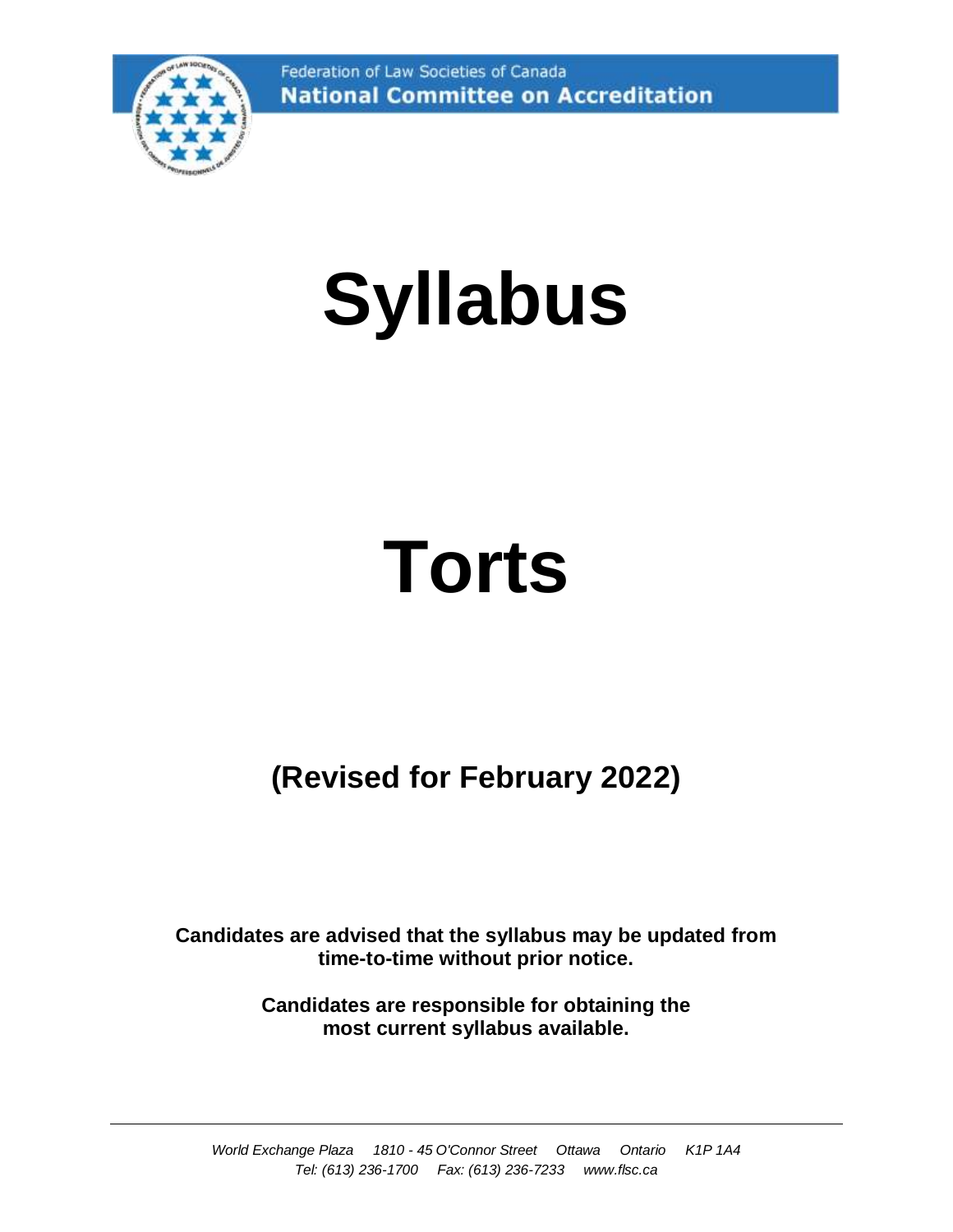

# **Torts**

# **LEARNING OBJECTIVES**

A full understanding of tort law requires not only thorough knowledge of its substantive rules, but also an ability to apply those substantive rules to novel factual scenarios, and to think critically about tort law's theoretical underpinnings.

No comprehensive or unified theory can be said to inform the various rules and heads of liability that constitute Canadian tort law. While the explanation for this may lie in the historical development of tort law as a residual legal category (many texts "define" tort law by stating what it is *not*), it may also be attributable in part to jurists (judges, lawyers or academics) not always recognizing and addressing fundamental questions of tort law when contributing to its development.

There are six distinct learning objectives relevant to this subject. Candidates preparing for the NCA Torts exam should develop:

1. a thorough knowledge of the substantive rules of the key subject areas of Canadian tort law, including, where applicable, key statutes that impact or interact with the common law;

2. the ability to discover, understand and integrate any changes to those rules;

3. the capacity to spot relevant legal issues in a given fact situation and set out the relevant law governing those issues;

4. the ability to clearly **analyze and explain** how the law applies in a given fact situation, leading to a conclusion;

5. an appreciation of the theories that have been advanced as bases for the torts that currently comprise our system of loss allocation, as well as familiarity with alternative theories that might ground tortious liability, or some other system of loss allocation, in various circumstances; and

6. the ability and willingness to think critically about all of the above and to articulate your own ideas and opinions that arise from that thinking.

Of course, the above list of objectives could as well serve for an entire career as for an introduction to torts. Nevertheless, by the time you sit for the examination you should have developed a substantial degree of proficiency in all these areas.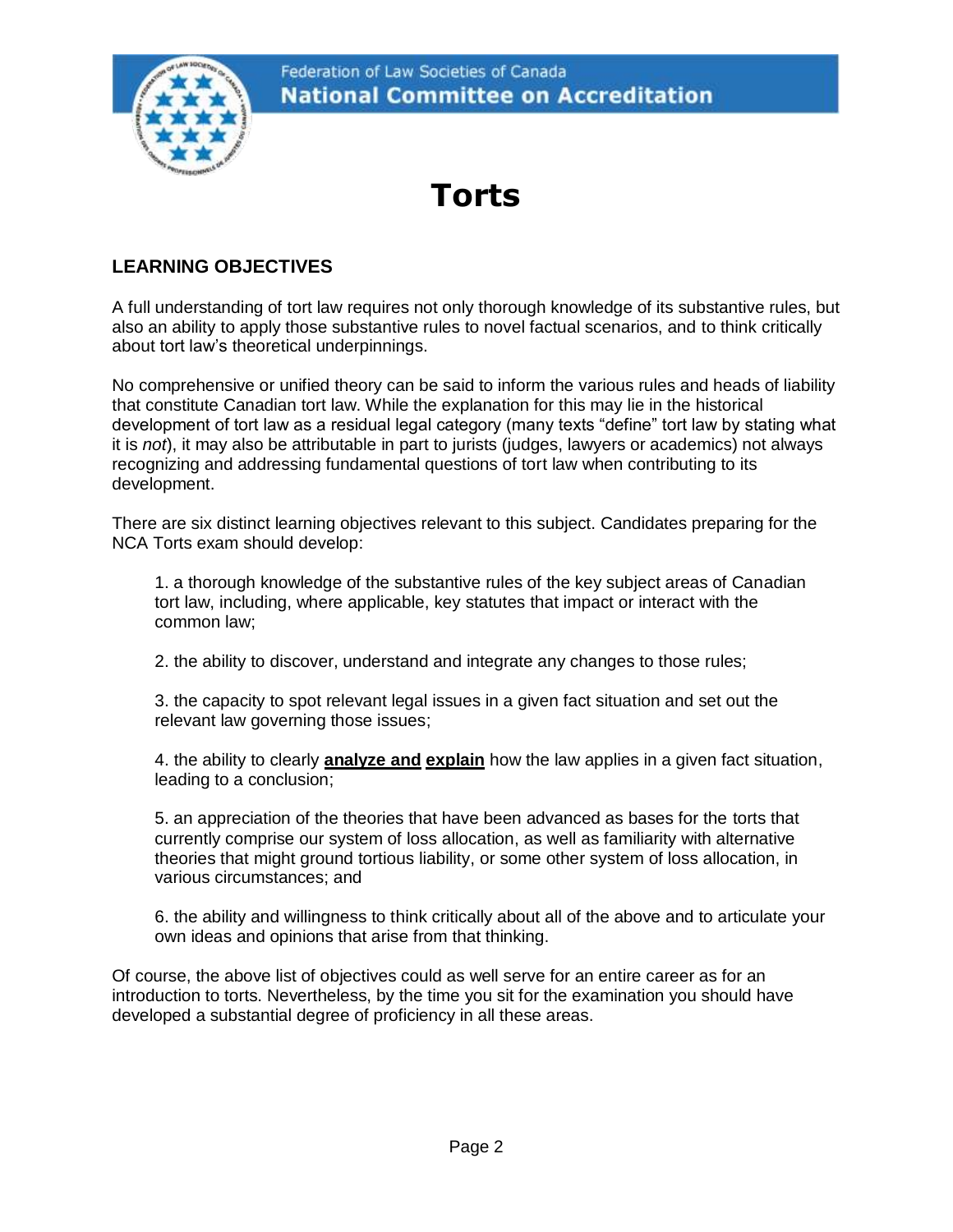

# **EVALUATION:**

Evaluation is based solely on a 3-hour, open book examination. A passing grade is 50%.

Exams will generally be graded out of 100 marks. Regardless of the total number of marks, 50% is considered to be a passing grade.

#### **Example:**

In an exam set out of 100 marks a passing grade (50%) will be at least 50 marks.

The exam may consist of short answer questions, multiple-choice questions, fact-pattern questions requiring a written legal analysis of a set of facts, and essay questions asking you to explain or comment on aspects of tort law. Not all variations will necessarily appear on a given exam, however, you may expect one or more of these styles to appear. The standard factpattern questions will still be the major component of these exams however.

- ➢ Short answer and multiple-choice questions test candidates' ability to succinctly and correctly evaluate statements about material covered in the syllabus. These may include, multiple choice, true/false or fill in the blank styles etc.
- ➢ Fact-pattern questions test candidates' ability to identify legal issues, accurately state the applicable legal rules, **explain how those rules apply** to novel situations, and draw conclusions supported by analysis. In other words, fact-patten questions require the exercise of independent judgment grounded in the application of general rules to specific fact situations. Fact-pattern questions may ask you to take a particular perspective, such as that of a lawyer writing a legal memo or opinion letter to a client or a judge writing a decision.
- ➢ Essay questions evaluate candidates' understanding of theoretical issues in tort law, and test whether candidates have critically engaged with the material. These questions may assess whether candidates have started to form their own opinions about the strengths and weaknesses of the arguments, principles, and doctrines discussed in those materials.

# **A WORD OF WARNING Re Fact-Pattern Torts Questions**

For fact-pattern questions, candidates should provide a written legal analysis of each of the relevant legal issues. For instance, most torts include a number of distinct **elements of liability** that must be established by the plaintiff. Each of those elements should generally be addressed in your analysis. In many cases, there are also relevant **defences** that may be raised by the defendant. Depending on the question, you may also be asked to assess potential **remedies**. Your analysis should include each potentially relevant issue even if, for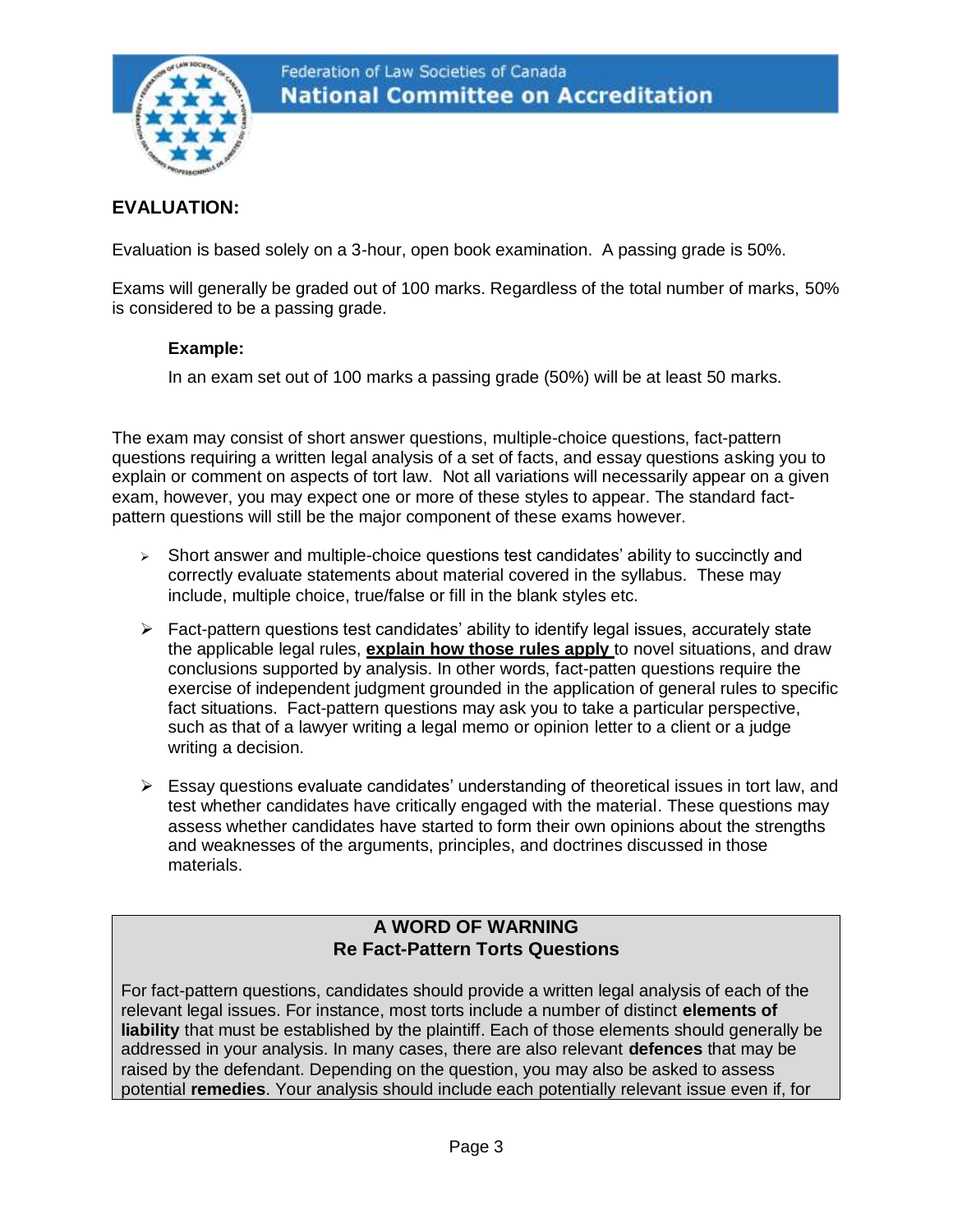

example, you believe that a claim is likely to fail on one of the elements (such as the duty of care in negligence).

For each issue, you should:

1) identify the issue;

2) provide a **concise** statement of the relevant law;

3) provide an analysis that actually **explains** how the law applies to the facts of the question; and

4) briefly state your conclusion on that issue.

The answer should be written in complete sentences and paragraphs, typically with a new paragraph for each issue. It is not sufficient to provide a generic statement of the law that does not link the law to the facts of the question. It is also not sufficient to simply state a conclusion, without explaining how you arrived at that conclusion by the application of the law to the facts.

An example may help. Imagine a question asks you to provide a legal analysis of a claim in negligence brought by a consumer against a manufacturer of goods for injuries resulting from alleged negligence in the manufacturing process. One of the issues you will need to address is whether the manufacturer owed the plaintiff consumer a duty of care. An answer that simply copied out the legal framework for the duty of care, without explaining how that framework applied to the facts of the question, would receive few, if any, marks. The same could be said for an answer that simply asserted, without explanation, that "the defendant owed the plaintiff a duty of care". Neither of these answers actually explains how the law applies to the facts. A more complete answer would go something like this:

*The first element of liability that must be established by the plaintiff is the duty of care. Where a given relationship falls into an established category of relationships giving rise to a duty of care, a duty of care will be established without the need to engage in a complete duty of care analysis. (Cooper v Hobart; Childs v Desormeaux) There is an established duty of care owed by a manufacturer of goods towards consumers to take reasonable care in manufacturing products (Donoghue v Stevenson). Since the facts of this case involve a claim of negligence by a manufacturer of goods giving rise to injury to a consumer, this claim falls into this established category. It is not necessary to engage in a complete duty of care analysis. The duty of care is accordingly likely to be established.* 

The above answer identifies the issue, provides a concise statement of the relevant law, **explains** how the law applies to the facts, and sets out a clear conclusion. This example is not intended as a template to be rigidly applied. It is simply one example of an analysis of an issue that includes each relevant component and actually explains how the law applies to the facts.

**All candidates** should review the following documents:

- **[Tips for Writing NCA Torts Exam](https://nca.legal/wp-content/uploads/2021/05/Write-Torts-E2.pdf)**
- **[How to Answer Fact Based Law Exam Questions](https://nca.legal/wp-content/uploads/2019/09/HowToWriteSept2019.pdf)**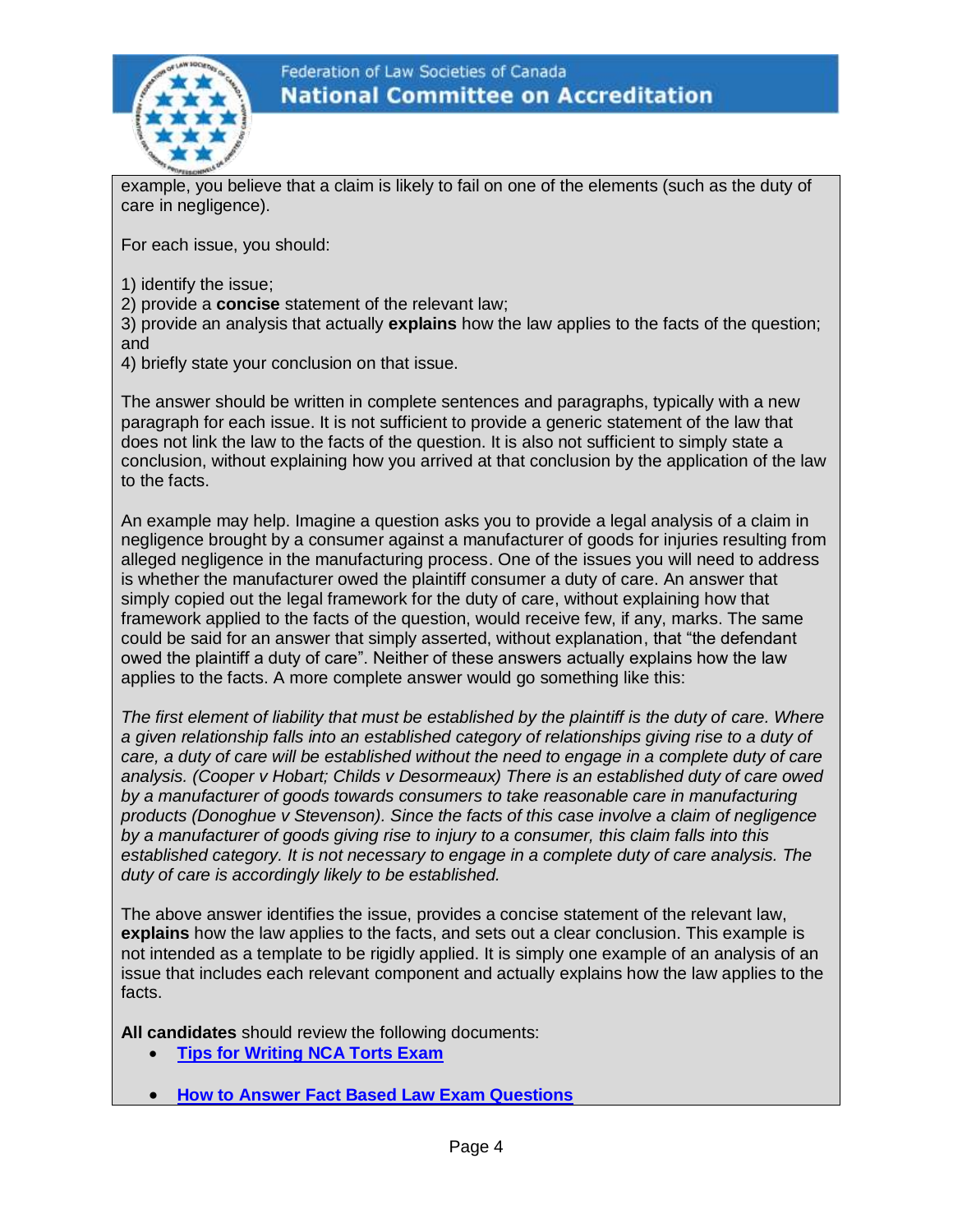

# **REQUIRED MATERIALS**

Robert M Solomon, Mitchell McInnes, Erika Chamberlain and Stephen GA Pitel, *Cases and Materials on the Law of Torts*, 10th ed (Toronto, ON: Carswell, 2019) ISBN 978-0- 7798-9137-5

Erika Chamberlain & Stephen GA Pitel, eds, *Introduction to the Canadian Law of Torts*, 4th ed (Toronto: LexisNexis, 2020) ISBN 978-0-433-50488-7

# **SUGGESTED SOURCES FOR FURTHER (OPTIONAL) READING OR STUDY:**

Peter T Burns & Joost Blom, *Economic Interests in Canadian Tort Law* 2d ed (Markham, ON: LexisNexis Butterworths, 2016)

Bruce Feldthusen, *Economic Negligence: The Recovery of Pure Economic Loss*, 6th ed (Scarborough, ON: Carswell, 2012)

GHL Fridman *et al*, *The Law of Torts in Canada*, 4th ed (Toronto, ON: Carswell, 2020)

Cameron Jeffires & Lewis N Klar, *Tort Law*, 6th ed (Toronto, ON: Carswell, 2017)

Allen M Linden, et al., *Canadian Tort Law*, 11th ed (Markham, ON: Lexis-Nexis Butterworths, 2018)

Philip H Osborne, *The Law of Torts*, 6th ed (Toronto: Irwin Law, 2020)

Sanda Rodgers, Rakhi Ruparelia & Louise Bélanger-Hardy, *Critical Torts (*Markham, ON: Lexis-Nexis Butterworths, 2009)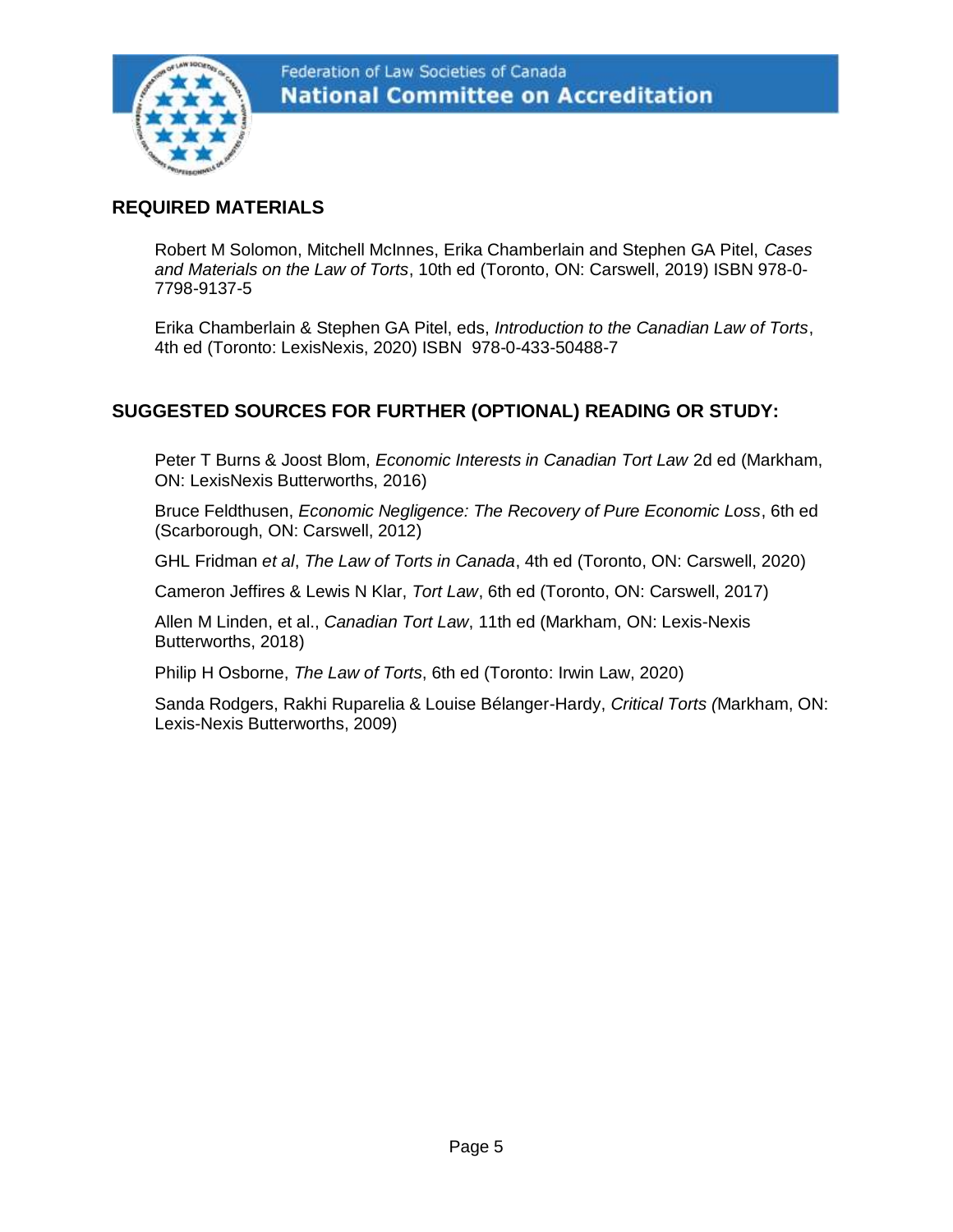

# **OUTLINE AND READINGS**

Following is a course outline with associated reading assignments.

"**SOL**" refers to Robert M Solomon, Mitchell McInnes, Erika Chamberlain and Stephen GA Pitel, *Cases and Materials on the Law of Torts*, 10th ed (Toronto, ON: Carswell, 2019) ISBN 978-0- 7798-9137-5.

"**CHAMB"** refers to Erika Chamberlain & Stephen GA Pitel, eds, *Introduction to the Canadian Law of Torts*, 4th ed (Toronto: LexisNexis, 2020) ISBN 978-0-433-50488-7.

Occasionally you are also directly referred to recent decisions of the Canadian courts or to other materials, which are available online (links provided).

# **A. INTRODUCTION**

#### **1. The Concept of Torts**

| (a) Nature and History of Torts | <b>SOL 1-9</b><br>CHAMB 1-3          |
|---------------------------------|--------------------------------------|
|                                 | SOL 20-25<br>CHAMB 9-12              |
|                                 | SOL 1225-1253                        |
|                                 | <b>SOL 18-20</b><br>CHAMB 3-9, 13-18 |
|                                 | SOL 51-63                            |
|                                 | SOL 29-49<br><b>CHAMB 41-49</b>      |
| The Mediana <sup>1</sup>        | SOL 32-33                            |
| The Mediana <sup>2</sup>        | SOL 34-36                            |
|                                 | SOL 37-38                            |
|                                 | SOL 38-45                            |
|                                 | <b>SOL 45-49</b>                     |
|                                 |                                      |

**1.** An embedded hyperlink is provided to the full case on LexisNexis (Quicklaw). It provides more context than the excerpt of Lord Halsbury's judgment than is reproduced in the SOL casebook.

**2.** See the above note.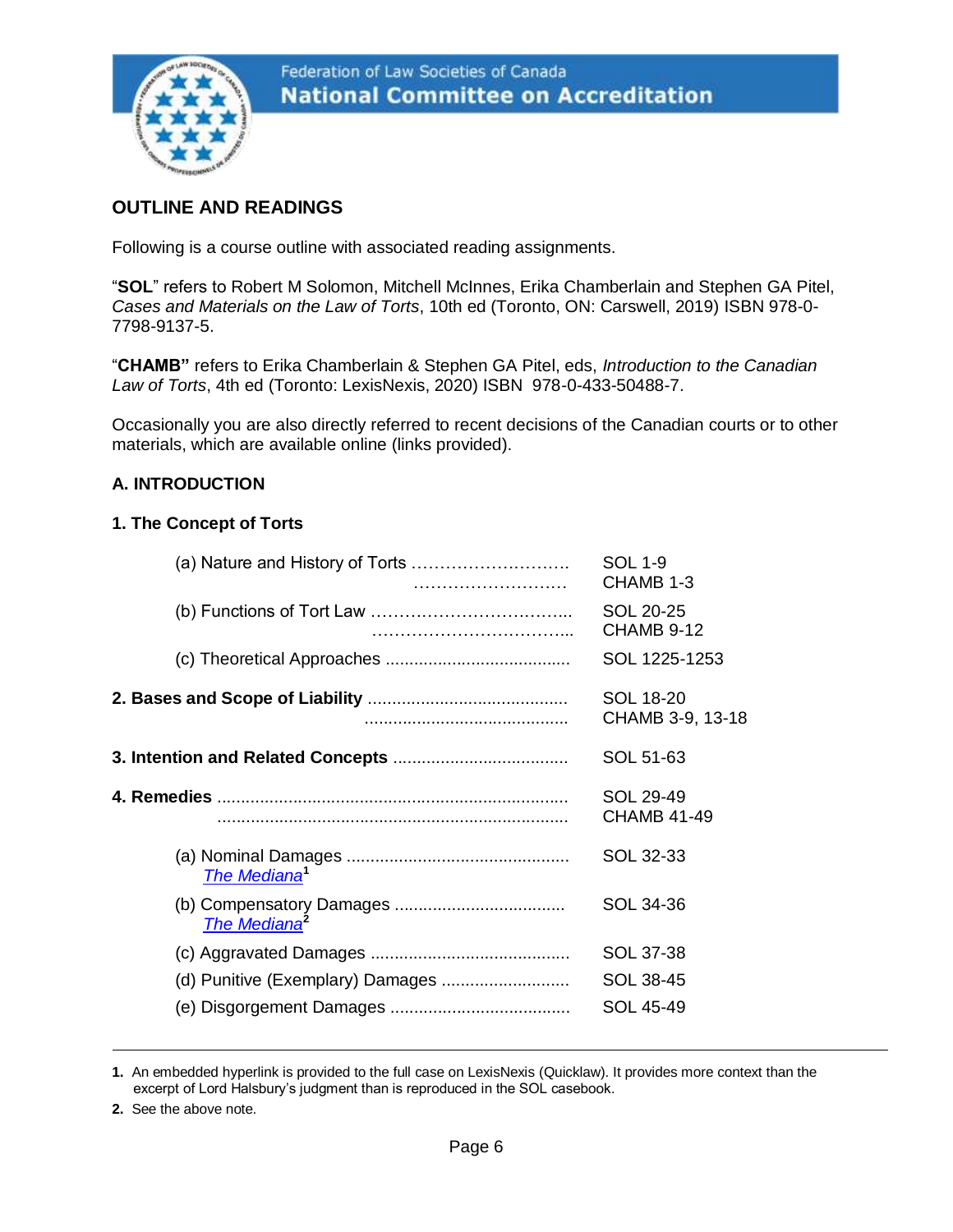

| SOL 1051-1085 |
|---------------|
| CHAMB 19-31   |
| SOL 9-17      |
| CHAMB 8-9     |

# **7. Standard of Proof and Burden of Proof <sup>3</sup>** ............................ SOL 821-846

| https://en.wikipedia.org/wiki/O._J._Simpson                     |  |
|-----------------------------------------------------------------|--|
| (c) Legal Burden versus Evidentiary Burden  SOL 821-825         |  |
| (d) Exceptions to the General Rule on Legal Burden  SOL 827-846 |  |

## **B. TRESPASS TO PERSONS**

| 5. Wrongful Prosecution |  |
|-------------------------|--|

(a) Malicious Prosecution .............................................. SOL 85-92 *.. Miazga v Kvello Estate*, [2009 SCC 51, \[2009\] 3 SCR 339](https://scc-csc.lexum.com/scc-csc/scc-csc/en/item/7827/index.do)

(b) Wrongful Prosecution Sans Malice .............*[Henry v British Columbia](https://scc-csc.lexum.com/scc-csc/scc-csc/en/item/15329/index.do)  [\(Attorney General\),](https://scc-csc.lexum.com/scc-csc/scc-csc/en/item/15329/index.do)* 2015 SCC 24 **<sup>6</sup>**

**<sup>3.</sup>** The chapter for this section in SOL is "Proof of Negligence," but the concepts apply more generally to tort law than that hence their inclusion in the introductory part of this outline.

**<sup>4.</sup>** The casebook incorrectly shows the style of cause as "*R.C. v McDougall*," but correctly summarizes the case ratio.

**<sup>5.</sup>** Compare the result in Simpson's criminal trial for murder and civil trial for wrongful death.

**<sup>6.</sup>** Although not part of the syllabus, interested readers may also want to look at the subsequent trial decision[, 2016](http://www.canlii.org/en/bc/bcsc/doc/2016/2016bcsc1038/2016bcsc1038.html)  [BCSC 1038,](http://www.canlii.org/en/bc/bcsc/doc/2016/2016bcsc1038/2016bcsc1038.html) and costs decision[, 2016 BCSC 1494,](http://www.canlii.org/en/bc/bcsc/doc/2016/2016bcsc1494/2016bcsc1494.html) where Hinkson CJ of the British Columbia Supreme Court applies the SCC's ruling in this case.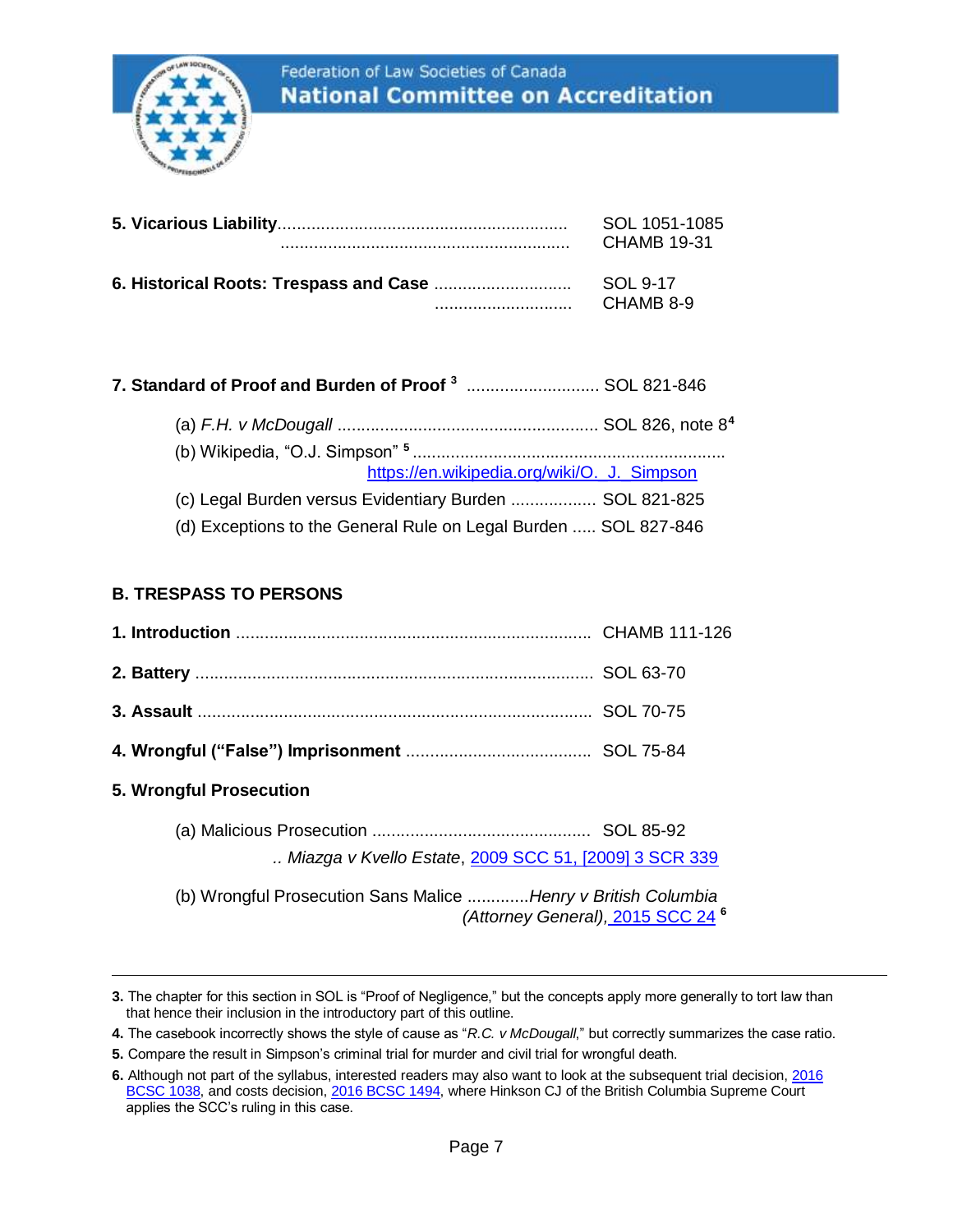

**5. Strict Liability for Escape of Dangerous Substances** ...... SOL 1021-1037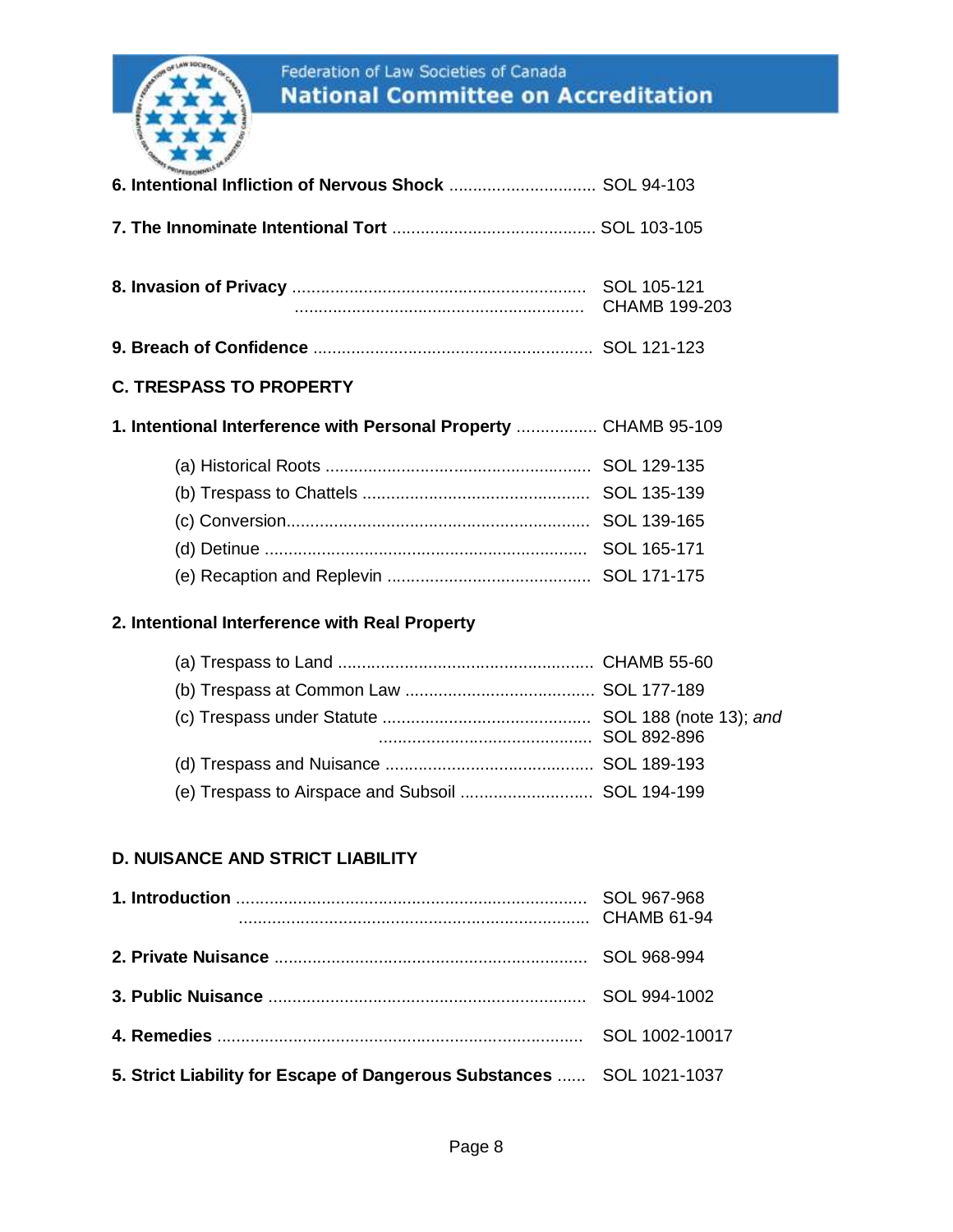

**6. Strict Liability for Animals** .................................................. SOL 1037-1049

# **E. DEFENCES**

#### **1. Consent**

| (f) Consent to Treatment, Counselling and Care  SOL 222-243 |  |
|-------------------------------------------------------------|--|
|                                                             |  |

Note 1 in SOL 242 explains that most provinces have incorporated the concept of consent to treatment into healthcare legislation. The legislation also includes provisions for expressing healthcare wishes in advance and provisions for substitute consent in the event of incapacity. Candidates should be familiar with the noted portions of **one** of the following provincial legislative schemes:

- *Health Care Consent Act*[, 1996, SO 1996, c 2, Sched](https://www.ontario.ca/laws/statute/96h02)  [A,](https://www.ontario.ca/laws/statute/96h02) **Parts I and II (Ontario)**
- *[Health Care \(Consent\) and Care Facility \(Admission\) Act](http://www.bclaws.ca/civix/document/id/complete/statreg/96181_01)*, RSBC [1996, c 181,](http://www.bclaws.ca/civix/document/id/complete/statreg/96181_01) **Parts 1, 2 and 2.1,** and *[Representation](http://www.bclaws.ca/civix/document/id/complete/statreg/96405_01)  Agreement Act*[, RSBC 1996, c 405,](http://www.bclaws.ca/civix/document/id/complete/statreg/96405_01) **Parts 1–4** (British Columbia)
- *[The Health Care Directives and Substitute Health Care](http://www.canlii.org/en/sk/laws/stat/ss-2015-c-h-0.002/latest/ss-2015-c-h-0.002.html)  [Decision Makers Act, 2015, SS 2015, c H-0.002](http://www.canlii.org/en/sk/laws/stat/ss-2015-c-h-0.002/latest/ss-2015-c-h-0.002.html)* (Saskatchewan)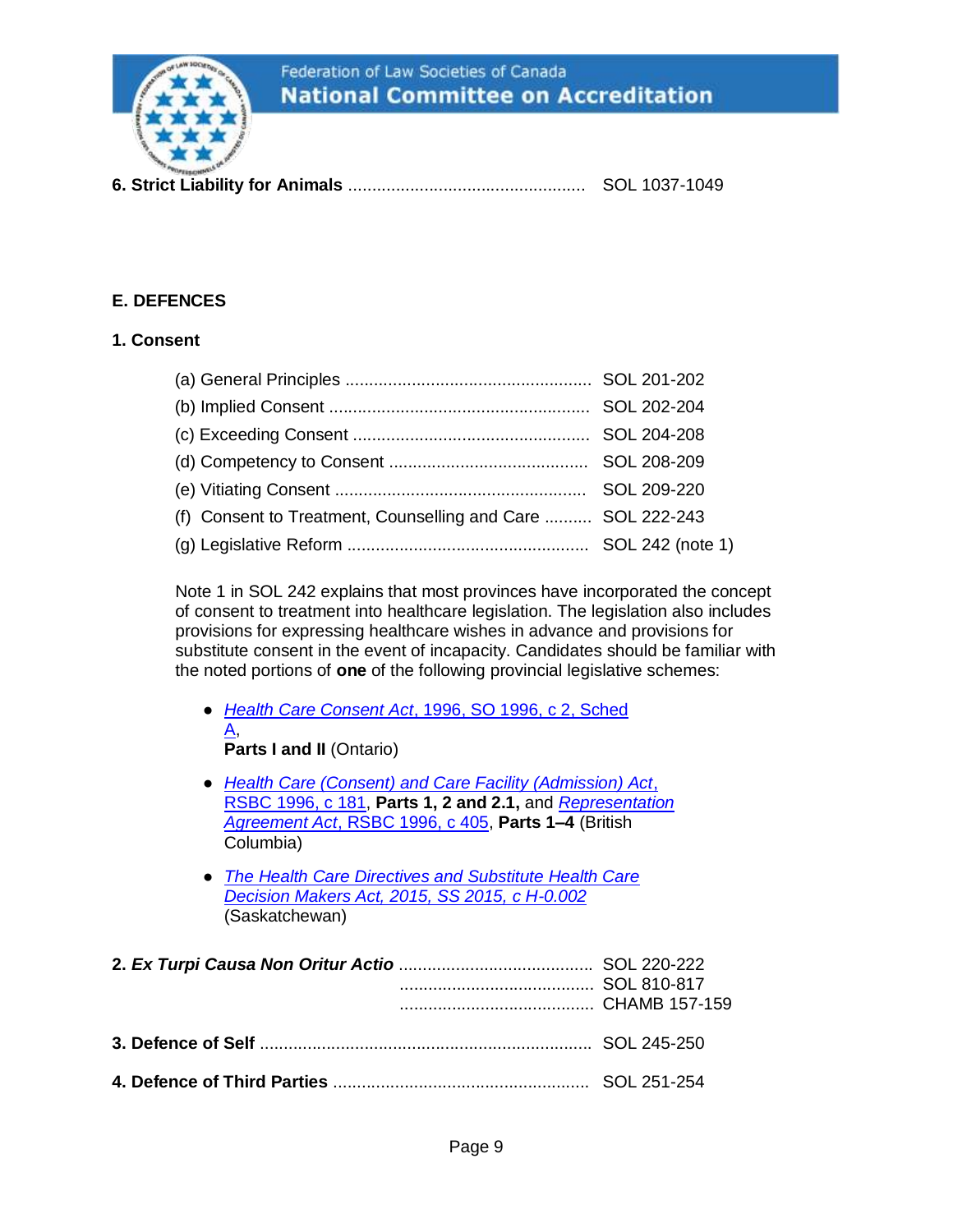

| 7. Necessity                                                                                                             |  |
|--------------------------------------------------------------------------------------------------------------------------|--|
|                                                                                                                          |  |
|                                                                                                                          |  |
| 8. Legal Authority                                                                                                       |  |
|                                                                                                                          |  |
| (b) Authority or Privilege to Arrest Without Warrant  SOL 285-293<br>Citizen's Arrest and Self-defence Act, SC 2012, c 9 |  |
| 9. Apportionment of Fault (Liability) in Intentional Torts                                                               |  |
|                                                                                                                          |  |
| (b) Apportionment of Liability  see readings below, under "G"                                                            |  |
|                                                                                                                          |  |
| <b>F. NEGLIGENCE</b>                                                                                                     |  |
|                                                                                                                          |  |
|                                                                                                                          |  |
|                                                                                                                          |  |
| 3. Duty of Care                                                                                                          |  |
| (a) The General Duty of Care Analysis  SOL 327-349                                                                       |  |
| (b) Application: Foreseeability                                                                                          |  |
|                                                                                                                          |  |
|                                                                                                                          |  |
| (c) Special Duties: Affirmative Acts (Introduction)  SOL 367-370                                                         |  |
|                                                                                                                          |  |
| (ii) Controlling Conduct of Others  SOL 383-410                                                                          |  |
| (iii) Gratuitous Undertakings  SOL 410-416                                                                               |  |
| (d) Special Duties: Miscellaneous (Introduction)  SOL 417                                                                |  |
|                                                                                                                          |  |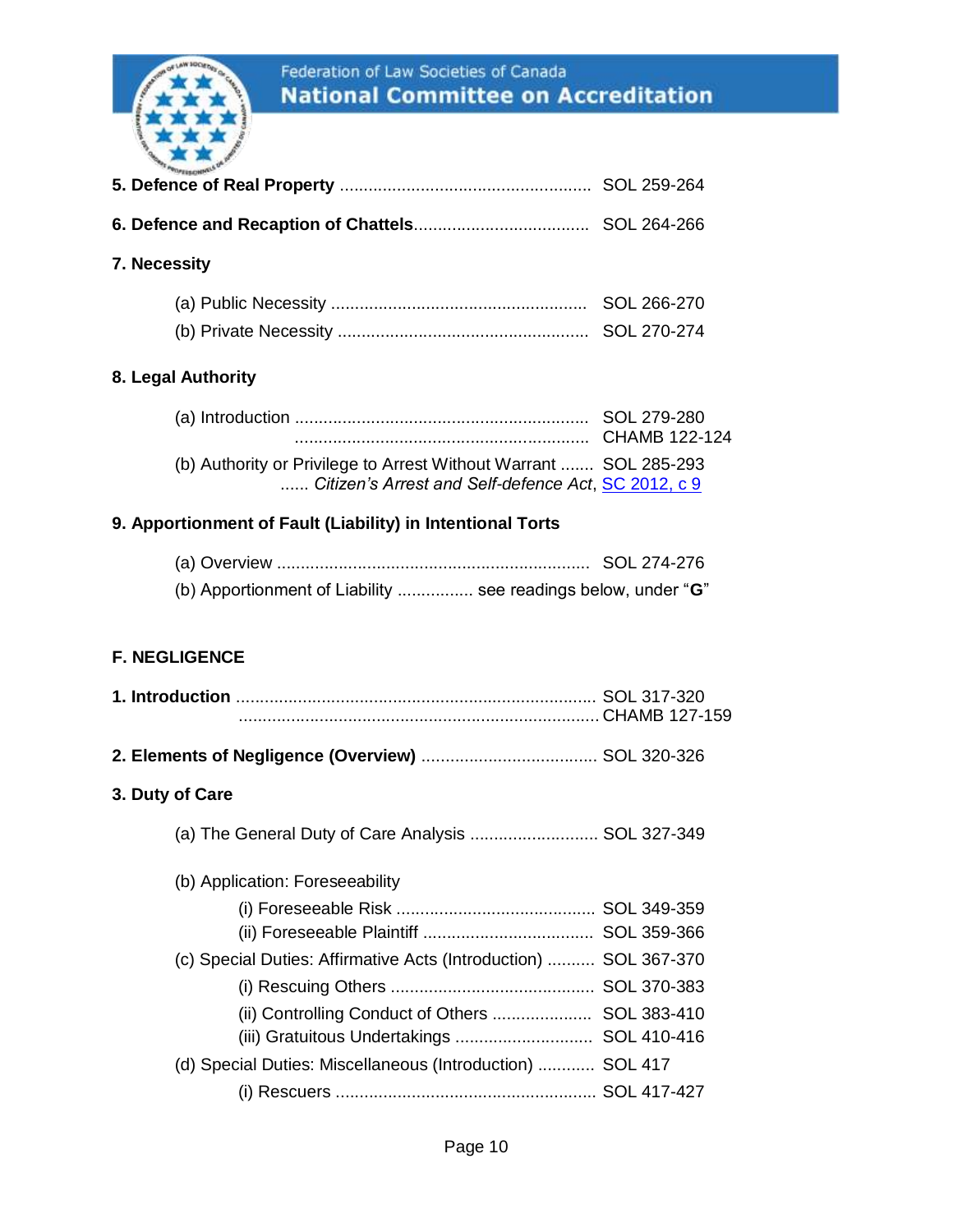

| (iii) Bystanders (Victims of Shock)  SOL 448-469 |  |
|--------------------------------------------------|--|
|                                                  |  |
|                                                  |  |
|                                                  |  |
| Central Trust Co v Rafuse, [1986] 2 SCR 147      |  |

# **4. Negligent Misrepresentation and Pure Economic Loss**

| (a) Negligent Misrepresentation (Introduction)  SOL 497-505 |  |
|-------------------------------------------------------------|--|
| (i) Causing Pure Economic Loss  SOL 505-527                 |  |
| (ii) Misrepresentation and Contract  SOL 527-542            |  |
|                                                             |  |
| (c) Negligent Supply of Goods or Structures  SOL 559-572    |  |
|                                                             |  |
|                                                             |  |

# **5. Tort Liability of Public Authorities**

# **6. Standard of Care**

| (e) Special Standards                                       |  |
|-------------------------------------------------------------|--|
|                                                             |  |
|                                                             |  |
|                                                             |  |
| (f) Role of Legislation in Common-Law Standards SOL 901-918 |  |

**<sup>7.</sup>** This is actually an intentional tort, but is placed here for the convenience of considering all torts against public authorities together.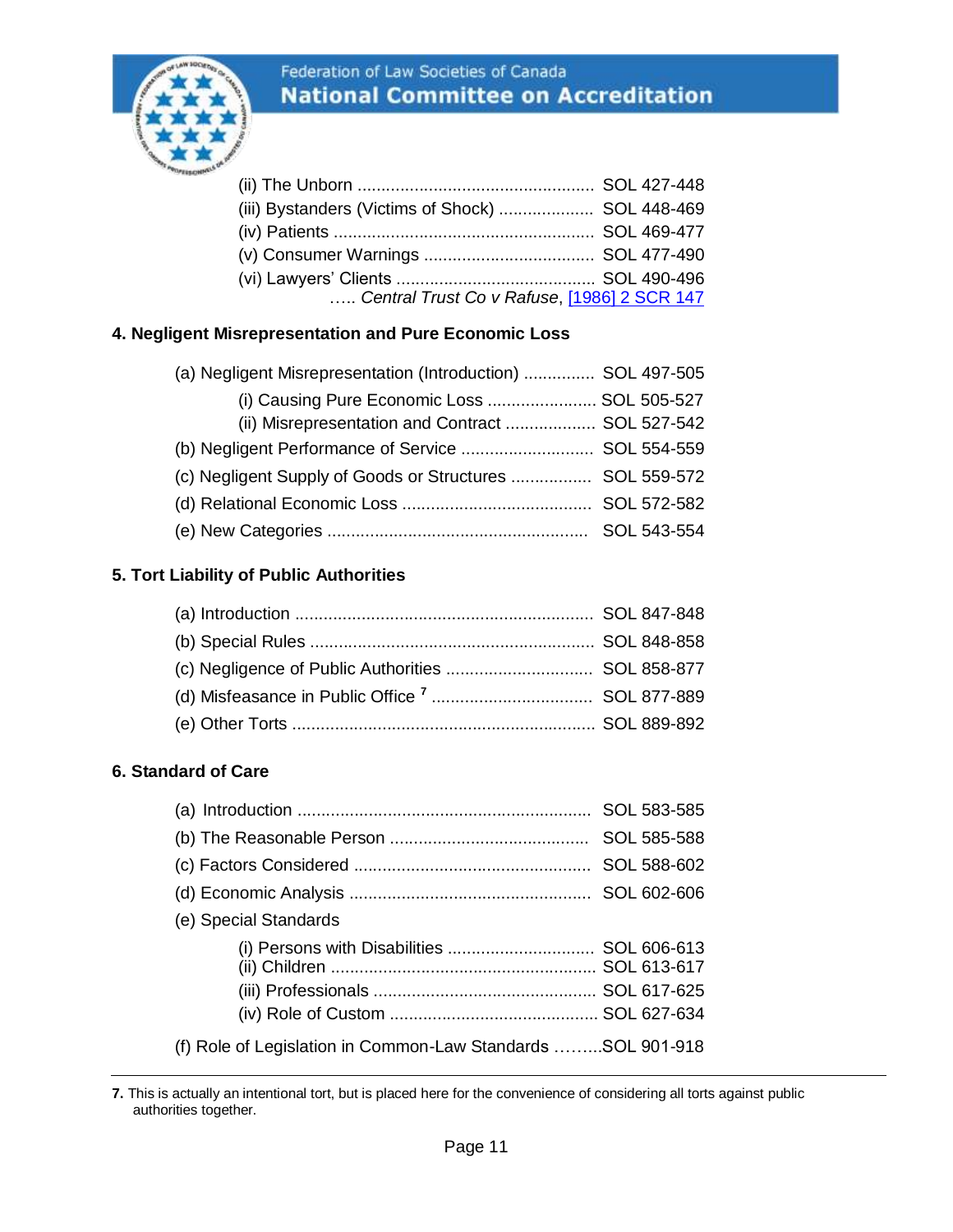

# **7. Factual Causation**

| (c) Established Exceptions to the But-For Test SOL 640-643           |         |
|----------------------------------------------------------------------|---------|
| (d) Recent Attempts to Modify the But-For Test  SOL 643-661          |         |
| (e) Proportionate or "Market Share" Causation/Liability <sup>8</sup> |         |
| Sindell v. Abbott Laboratories, 26 Cal.3d 588 (1980)                 |         |
| Gariepy v Shell Oil, 51 OR (3d) 181, 2000 CanLII 22706,              |         |
|                                                                      | para 11 |
| Cuillerier v André's Furnace, 2011 ONSC 5310 at para 29              |         |
|                                                                      |         |
| (i) Independent Insufficient Causes  SOL 664-669                     |         |
| (ii) Independent Sufficient Causes  SOL 669-671                      |         |
| (iii) Successive Causes of Parallel Injury  SOL 671-674              |         |

#### **8. Legal Causation (Lack of "Remoteness")**

| (b) Directness versus Foreseeability  SOL 680-685 |  |
|---------------------------------------------------|--|
|                                                   |  |
|                                                   |  |
|                                                   |  |

(iv) Devaluing the Plaintiff's Loss .......................SOL 674-678

## **9. Categories and Assessment of Damages**

| Inflation Calculator <sup>9</sup>                             |  |
|---------------------------------------------------------------|--|
| http://www.bankofcanada.ca/rates/related/inflation-calculator |  |

**<sup>8</sup>**. The market share theory of liability developed in Sindell, a decision of the California Supreme Court, has been recognized in Canada as creating a potential to establish causation based on the proportion of risk that a defendant causes and to hold such a defendant severally (as opposed to jointly and severally) liable where the case meets the criteria in Sindell. Two Canadian cases are cited here—the Gariepy case settled after the motion to strike the claim was dismissed.

**<sup>9.</sup>** This website can be used, for example, to convert the Andrews cap on non-pecuniary damages for personal injury awards into a value expressed in today's dollars.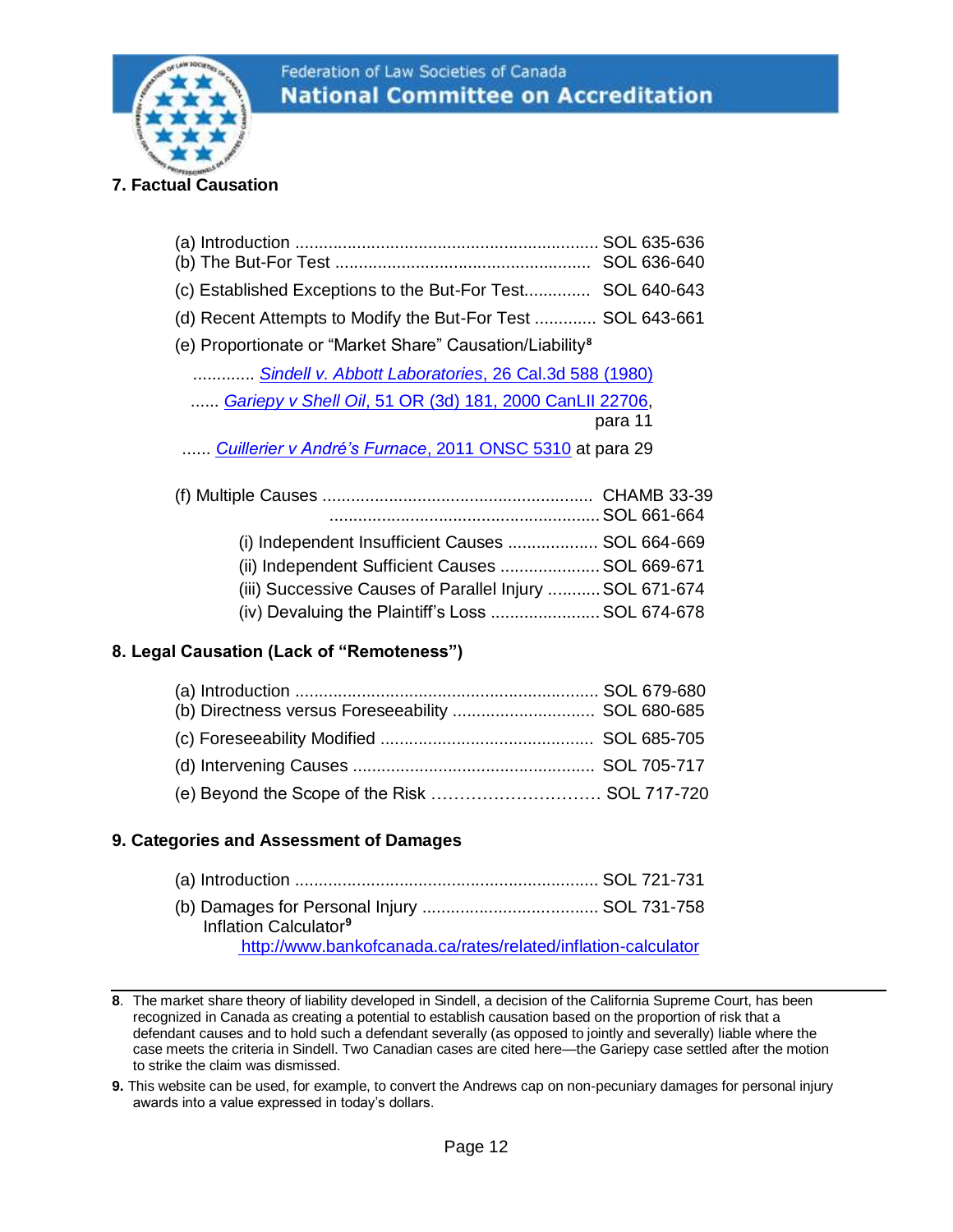

# (c) The Role of Present Value and Discount Rates ....... SOL 749-751

Khan Academy, "Present Value" online:

[https://www.khanacademy.org/search?search\\_agai](https://www.khanacademy.org/search?search_again=1&page_search_query=discount+rates+AND+present+value) [n=1&page\\_search\\_query=discount+rates+AND+pr](https://www.khanacademy.org/search?search_again=1&page_search_query=discount+rates+AND+present+value) [esent+value.](https://www.khanacademy.org/search?search_again=1&page_search_query=discount+rates+AND+present+value)

Review the first four (4) short videos related to: (i) "Time value of money"; (ii) "Introduction to present value"; (iii) "Present value 2"; and (iv) "Present value 3". Present value 4 adds a level of sophistication that is not necessary for the course.

| (d) Survivor and Dependent Claims  SOL 758-770 |  |
|------------------------------------------------|--|
| CHAMB 178-182                                  |  |
|                                                |  |

# **G. SPECIAL DEFENCES AND CONSIDERATIONS IN NEGLIGENCE ACTIONS**

#### **1. Contributory Negligence and Apportionment of Liability**

|                                                                 | John C Kleefeld, "The<br><b>Contributory Negligence Act at</b><br>Seventy" (2015) 78<br><b>Saskatchewan Law Review 31</b><br>at 31-59 [Kleefeld] |
|-----------------------------------------------------------------|--------------------------------------------------------------------------------------------------------------------------------------------------|
| (c) Conduct Constituting Contributory Negligence SOL 785-794    |                                                                                                                                                  |
| (d) Contribution Among Tortfeasors; Joint and Several Liability |                                                                                                                                                  |
|                                                                 | Kleefeld, supra at 41-46                                                                                                                         |
|                                                                 |                                                                                                                                                  |
|                                                                 |                                                                                                                                                  |

#### **2. Voluntary Assumption of Risk**

#### **H. REVIEW PROBLEMS**

Working on review problems is one of the best ways to learn material. Review problems are located throughout the SOL text at the end of the relevant topics.